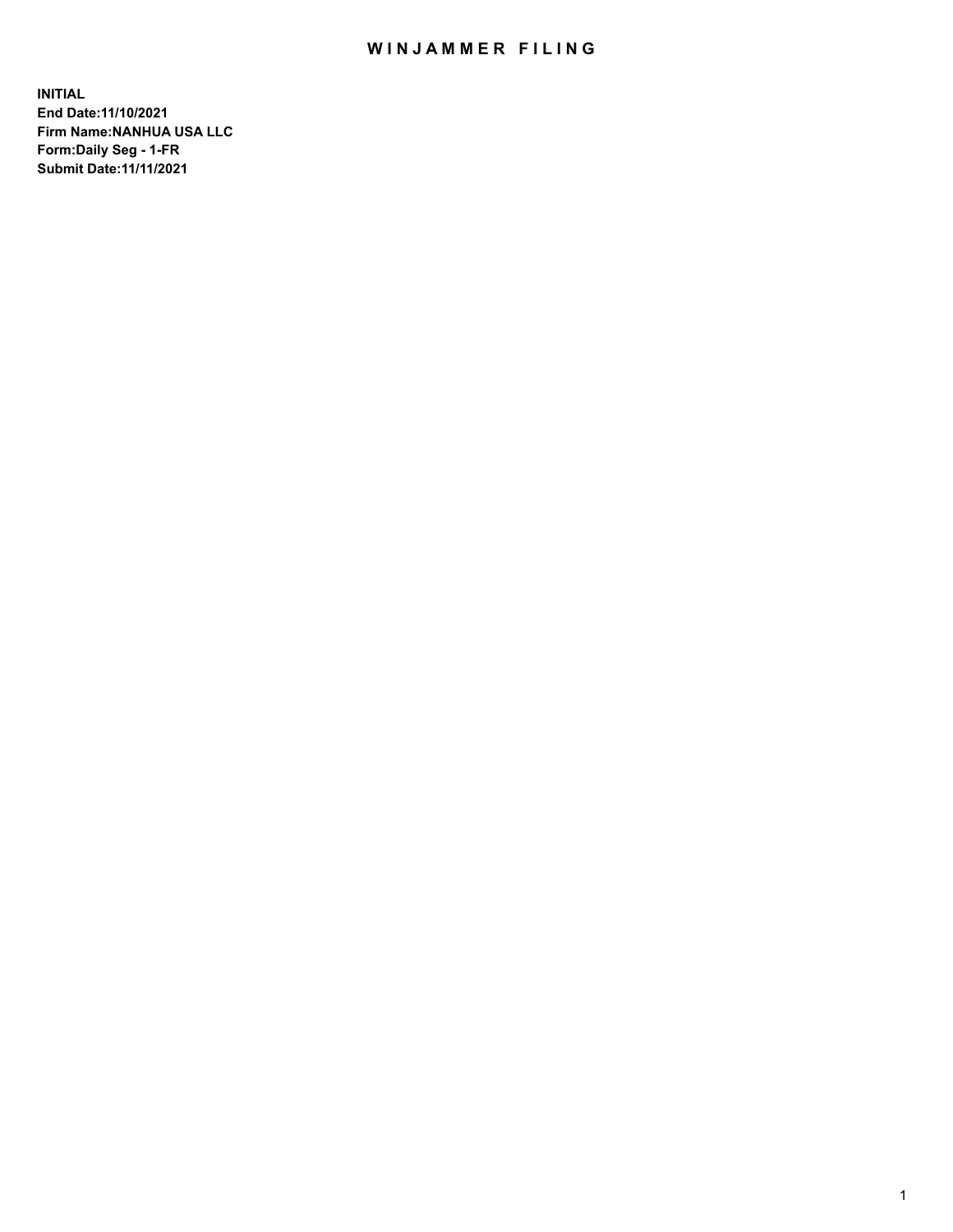### **INITIAL End Date:11/10/2021 Firm Name:NANHUA USA LLC Form:Daily Seg - 1-FR Submit Date:11/11/2021 Daily Segregation - Cover Page**

Name of Company **NANHUA USA LLC** [0010] Contact Name **Tracy Yuan** [0040] Contact Phone Number **+1 (312) 526-3930** [0060] Contact Email Address **tracy.yuan@nanhua-usa.com** [0065] FCM's Customer Segregated Funds Residual Interest Target (choose one): a. Minimum dollar amount: ; or **3,500,000** [8930] b. Minimum percentage of customer segregated funds required:% ; or **0** [8940] c. Dollar amount range between:and; or **0** [8950] **0** [8951] d. Percentage range of customer segregated funds required between:% and%. **0** [8960] **0** [8961] FCM's Customer Secured Amount Funds Residual Interest Target (choose one): a. Minimum dollar amount: ; or **100,000** [8970] b. Minimum percentage of customer secured funds required:% ; or **0** [8980] c. Dollar amount range between:and; or **0** [8990] **0** [8991] d. Percentage range of customer secured funds required between:% and%. **0** [9000] **0** [9001] FCM's Cleared Swaps Customer Collateral Residual Interest Target (choose one): a. Minimum dollar amount: ; or **0** [9010] b. Minimum percentage of cleared swaps customer collateral required:% ; or **0** [9020] c. Dollar amount range between:and; or **0** [9030] **0** [9031]

d. Percentage range of cleared swaps customer collateral required between:% and%. **0** [9040] **0** [9041]

Attach supporting documents CH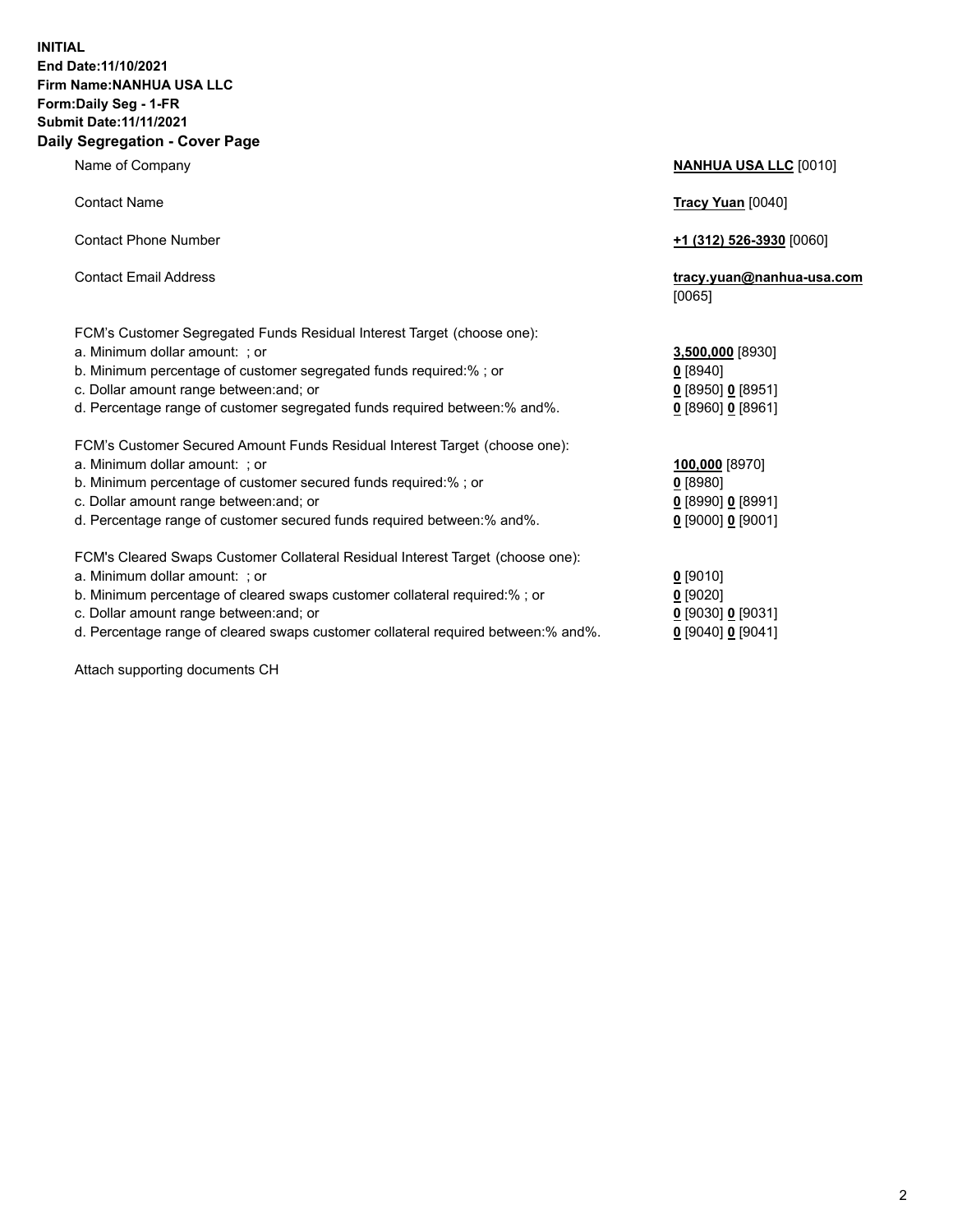**INITIAL End Date:11/10/2021 Firm Name:NANHUA USA LLC Form:Daily Seg - 1-FR Submit Date:11/11/2021**

# **Daily Segregation - Secured Amounts** Foreign Futures and Foreign Options Secured Amounts

|     | r oragn r utdres and r oragn Options occured Amounts                                        |                         |
|-----|---------------------------------------------------------------------------------------------|-------------------------|
|     | Amount required to be set aside pursuant to law, rule or regulation of a foreign            | $0$ [5605]              |
|     | government or a rule of a self-regulatory organization authorized thereunder                |                         |
| 1.  | Net ledger balance - Foreign Futures and Foreign Option Trading - All Customers             |                         |
|     |                                                                                             |                         |
|     | A. Cash                                                                                     | 250,012 [5615]          |
|     | B. Securities (at market)                                                                   | $0$ [5617]              |
| 2.  | Net unrealized profit (loss) in open futures contracts traded on a foreign board of trade   | <u>-920</u> [5625]      |
| 3.  | Exchange traded options                                                                     |                         |
|     | A. Market value of open option contracts purchased on a foreign board of trade              | $0$ [5635]              |
|     | B. Market value of open contracts granted (sold) on a foreign board of trade                | $0$ [5637]              |
| 4.  | Net equity (deficit) (add lines 1. 2. and 3.)                                               |                         |
|     |                                                                                             | 249,092 [5645]          |
| 5.  | Account liquidating to a deficit and account with a debit balances - gross amount           | $0$ [5651]              |
|     | Less: amount offset by customer owned securities                                            | $0$ [5652] $0$ [5654]   |
| 6   | Amount required to be set aside as the secured amount - Net Liquidating Equity              | 249,092 [5655]          |
|     | Method (add lines 4 and 5)                                                                  |                         |
| 7.  | Greater of amount required to be set aside pursuant to foreign jurisdiction (above) or line | <b>249,092</b> [5660]   |
|     | 6.                                                                                          |                         |
|     | FUNDS DEPOSITED IN SEPARATE REGULATION 30.7 ACCOUNTS                                        |                         |
| 1.  | Cash in Banks                                                                               |                         |
|     | A. Banks located in the United States                                                       | 544,509 [5700]          |
|     |                                                                                             |                         |
|     | B. Other banks qualified under Regulation 30.7                                              | 0 [5720] 544,509 [5730] |
| 2.  | Securities                                                                                  |                         |
|     | A. In safekeeping with banks located in the United States                                   | $0$ [5740]              |
|     | B. In safekeeping with other banks qualified under Regulation 30.7                          | 0 [5760] 0 [5770]       |
| 3.  | Equities with registered futures commission merchants                                       |                         |
|     | A. Cash                                                                                     | $0$ [5780]              |
|     | <b>B.</b> Securities                                                                        | $0$ [5790]              |
|     | C. Unrealized gain (loss) on open futures contracts                                         | $0$ [5800]              |
|     | D. Value of long option contracts                                                           |                         |
|     |                                                                                             | $0$ [5810]              |
|     | E. Value of short option contracts                                                          | 0 [5815] 0 [5820]       |
| 4.  | Amounts held by clearing organizations of foreign boards of trade                           |                         |
|     | A. Cash                                                                                     | $0$ [5840]              |
|     | <b>B.</b> Securities                                                                        | $0$ [5850]              |
|     | C. Amount due to (from) clearing organization - daily variation                             | $0$ [5860]              |
|     | D. Value of long option contracts                                                           | $0$ [5870]              |
|     | E. Value of short option contracts                                                          | 0 [5875] 0 [5880]       |
| 5.  | Amounts held by member of foreign boards of trade                                           |                         |
|     | A. Cash                                                                                     | 58,668 [5900]           |
|     |                                                                                             |                         |
|     | <b>B.</b> Securities                                                                        | $0$ [5910]              |
|     | C. Unrealized gain (loss) on open futures contracts                                         | <u>-920</u> [5920]      |
|     | D. Value of long option contracts                                                           | $0$ [5930]              |
|     | E. Value of short option contracts                                                          | 0 [5935] 57,748 [5940]  |
| 6.  | Amounts with other depositories designated by a foreign board of trade                      | $0$ [5960]              |
| 7.  | Segregated funds on hand                                                                    | $0$ [5965]              |
| 8.  | Total funds in separate section 30.7 accounts                                               | 602,257 [5970]          |
| 9.  | Excess (deficiency) Set Aside for Secured Amount (subtract line 7 Secured Statement         | 353,165 [5680]          |
|     | Page 1 from Line 8)                                                                         |                         |
| 10. | Management Target Amount for Excess funds in separate section 30.7 accounts                 |                         |
|     |                                                                                             | 100,000 [5980]          |

11. Excess (deficiency) funds in separate 30.7 accounts over (under) Management Target **253,165** [5985]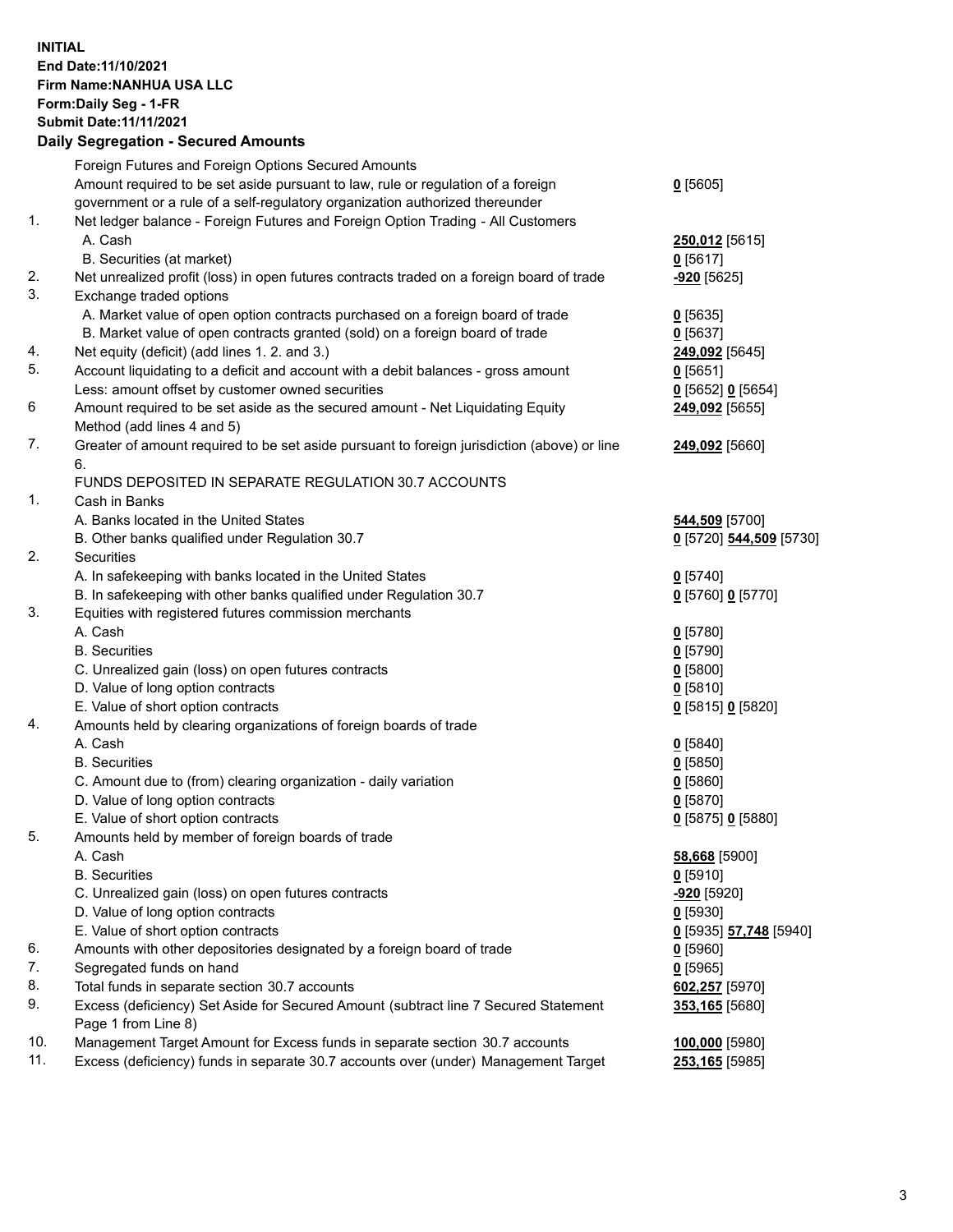**INITIAL End Date:11/10/2021 Firm Name:NANHUA USA LLC Form:Daily Seg - 1-FR Submit Date:11/11/2021 Daily Segregation - Segregation Statement** SEGREGATION REQUIREMENTS (Section 4d(2) of the CEAct) 1. Net ledger balance A. Cash **121,422,422** [5000] B. Securities (at market) **0** [5010] 2. Net unrealized profit (loss) in open futures contracts traded on a contract market **-7,100,553** [5020] 3. Exchange traded options A. Market value of open option contracts purchased on a contract market **581,927** [5030] B. Market value of open option contracts granted (sold) on a contract market **-1,408,793** [5040] 4. Net Equity (deficit) (add lines 1, 2, and 3) **113,495,003** [5050] 5. Accounts liquidating to a deficit and accounts with debit balances - gross amount **0** [5060] Less: amount offset by customer owned securities **0** [5070] **0** [5080] 6. Amount required to be segregated (add lines 4 and 5) **113,495,003** [5090] FUNDS IN SEGREGATED ACCOUNTS 7. Deposited in segregated funds bank accounts A. Cash **7,342,255** [5100] B. Securities representing investment of customers' funds (at market) **0** [5110] C. Securities held for particular customers or option customers in lieu of cash (at market) **0** [5120] 8. Margins on deposit with derivatives clearing organizations of contract markets A. Cash **119,693,662** [5130] B. Securities representing investment of customers' funds (at market) **0** [5140] C. Securities held for particular customers or option customers in lieu of cash (at market) **0** [5150] 9. Net settlement from (to) derivatives clearing organizations of contract markets **2,225,383** [5160] 10. Exchange traded options A. Value of open long option contracts **581,927** [5170] B. Value of open short option contracts **-1,408,793** [5180] 11. Net equities with other FCMs A. Net liquidating equity **0** [5190] B. Securities representing investment of customers' funds (at market) **0** [5200] C. Securities held for particular customers or option customers in lieu of cash (at market) **0** [5210] 12. Segregated funds on hand **0** [5215] 13. Total amount in segregation (add lines 7 through 12) **128,434,434** [5220] 14. Excess (deficiency) funds in segregation (subtract line 6 from line 13) **14,939,431** [5230] 15. Management Target Amount for Excess funds in segregation **3,500,000** [5240] 16. Excess (deficiency) funds in segregation over (under) Management Target Amount Excess **11,439,431** [5250]